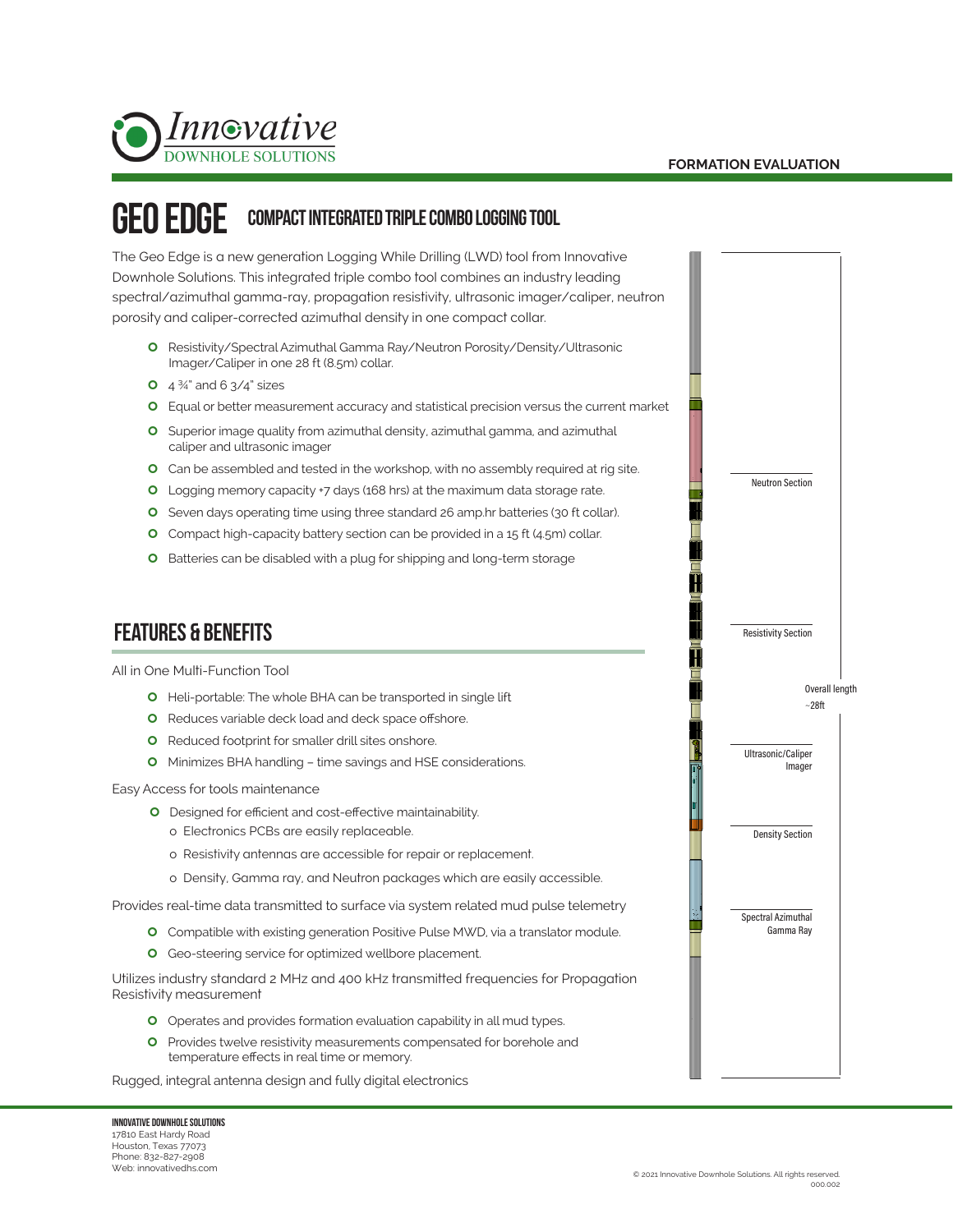# GEO EDGE COMPACT INTEGRATED TRIPLE COMBO LOGGING TOOL

#### **FORMATION EVALUATION**

#### **Customer Deliverables**

| <b>Spectral</b><br><b>Gamma Ray</b>                                                        | <b>Resistivity</b>                                                                                                                                                                   | <b>Neutron</b>                                                                                                                                                     | Density                                                                                                                                                                                                               | <b>PEF</b>                                                                                                     | <b>Ultrasonic</b><br>Imager/Caliper                                                                                                                                                                                                         | <b>Vibration</b>                                                                                                                                                         |
|--------------------------------------------------------------------------------------------|--------------------------------------------------------------------------------------------------------------------------------------------------------------------------------------|--------------------------------------------------------------------------------------------------------------------------------------------------------------------|-----------------------------------------------------------------------------------------------------------------------------------------------------------------------------------------------------------------------|----------------------------------------------------------------------------------------------------------------|---------------------------------------------------------------------------------------------------------------------------------------------------------------------------------------------------------------------------------------------|--------------------------------------------------------------------------------------------------------------------------------------------------------------------------|
| Apparent GR<br>Corrected GR<br>Azimuthal GR<br>Spectral GR<br>Environmental<br>Corrections | 2Mhz shallow<br>& deep phase<br>and amplitude<br>resistivity<br>400kHz shallow<br>& deep phase<br>and amplitude<br>resistivity<br>Borehole<br>Corrections<br>Distance to<br>Boundary | Near/Far<br>detector<br>count rates<br>Near/Far<br>detector ratio<br>Apparent neutron<br>porosity<br>Corrected<br>neutron porosity<br>Environmental<br>Corrections | Near & Far<br>detector count<br>rates<br>Apparent Near<br>detector density<br>Apparent Far<br>detector density<br>Corrected Density<br>Density<br>Correction<br>Azimuthal Density<br>Azimuthal Density<br>corrections | Azimuthal Near<br>detector PEF<br>Azimuthal Far<br>detector PEF<br>Near Detector<br>PEF<br>Far Detector<br>PEF | Mud slowness<br>derived from mud<br>cell transducer<br>Average Standoff<br>Average Borehole<br>Diameter<br>Azimuthal<br>Standoff<br>Azimuthal<br><b>Borehole Calliper</b><br>Azimuthal<br><b>Ultrasonic</b><br>Amplitude<br>Formation Image | Lateral & Axial<br><b>RMS Vibration</b><br>Lateral & Axial<br><b>Shock Rate</b><br>Later & Axial Peak<br>Shock<br><b>RPM</b><br>High-Resolution<br>Shock and RPM<br>Data |
| Memory download time for 7 days of storage <60 mins, <30 mins logging data                 |                                                                                                                                                                                      |                                                                                                                                                                    |                                                                                                                                                                                                                       |                                                                                                                |                                                                                                                                                                                                                                             |                                                                                                                                                                          |

# General LWD tool specifications

| Imperial Oilfield Units / SI Units |                                                                 |                             |                     |                          |
|------------------------------------|-----------------------------------------------------------------|-----------------------------|---------------------|--------------------------|
| <b>Tool OD</b>                     | 43/4"                                                           | 43/4"                       | 6.3/4"              | 63/4"                    |
| Maximum Tool OD                    | 51/4"                                                           | 133 mm                      | 71/4"               | 184 mm                   |
| Hole Sizes (using diff. stabs)     | 6" 6' 3/4"                                                      | 152.4-171.45 mm             | $81/2$ "-97/8"      | 215.9-250.83 mm          |
| <b>Maximum Flow Rate</b>           | 400 gpm                                                         | 1,514 lpm                   | 800 gpm             | 3,028 lpm                |
| Maximum Weight on Bit              | 35,000 lbf                                                      | 155,687 N                   | 55,000 lbf          | 244,652 N                |
| <b>Maximum Drilling Torque</b>     | 8,500 lbf-ft                                                    | 11,524 Nm                   | 25,000 lbf-ft       | 33,896 Nm                |
| <b>Connections</b>                 | NC38 Box-Box<br>NC50 Box-Box                                    |                             |                     |                          |
| Dogleg Severity - Sliding          | $30^{\circ}/100$ ft                                             | $30^{\circ}/30$ m           | $16^{\circ}/100$ ft | $16^{\circ}/30$ m        |
| Dogleg Severity-Rotating           | $15^{\circ}/100$ ft                                             | $15^{\degree}/30 \text{ m}$ | $8^{\circ}/100$ ft  | $8^{\circ}/30 \text{ m}$ |
| <b>Operating Temperature</b>       | $-20 \text{ to } 175^{\circ} \text{C}$<br>$-4$ to $347^\circ$ F |                             |                     |                          |
| <b>Maximum Pressure</b>            | 137.9 MPa<br>20,000 psi                                         |                             |                     |                          |

### **Spectral Azimuthal Gamma Ray Measurement**

| Spectral Azimuthal Gamma Ray Sensor Specifications |                         |                                    |                                                                              |  |  |
|----------------------------------------------------|-------------------------|------------------------------------|------------------------------------------------------------------------------|--|--|
| <b>GR Sensor Package</b>                           | Large Nal Scintillation | <b>Number of Detectors</b>         | One                                                                          |  |  |
| <b>Total GR Range</b>                              | $0 - 1000$ API          | <b>Measurement Point to Bottom</b> | 1.75 ft (0.53 m)                                                             |  |  |
| <b>Total GR Accuracy</b>                           | $±$ 2 API               |                                    | GR: ± 3 API @ 1000 API @ 180 ft/hr                                           |  |  |
| <b>Potassium Range</b>                             | $0 - 20%$               |                                    | $(54.9 \text{ m/hr})$ , 6 in samples<br>K: $\pm$ 2% @ 18 oft/hr (54.9 m/hr), |  |  |
| Potassium Accuracy                                 | ± 2%                    |                                    | 6 in samples<br>U: $\pm$ 5% @ 180 ft/hr (54.9 m/hr),                         |  |  |
| <b>Uranium Range</b>                               | 0-500 ppm               | Repeatability                      |                                                                              |  |  |
| <b>Uranium Accuracy</b>                            | ± 2%                    |                                    | 6 in samples<br>T: $\pm$ 10% @ 180 ft/hr (54.9 m/hr),                        |  |  |
| <b>Thorium Range</b>                               | 0-500 ppm               |                                    | 6 in samples                                                                 |  |  |
| <b>Thorium Accuracy</b>                            | ± 2%                    |                                    | 32 Sectors recorded                                                          |  |  |
| <b>Vertical Resolution</b>                         | 8 in (203.3 mm)         | <b>Image Sectors</b>               | 16 Sector compressed real time                                               |  |  |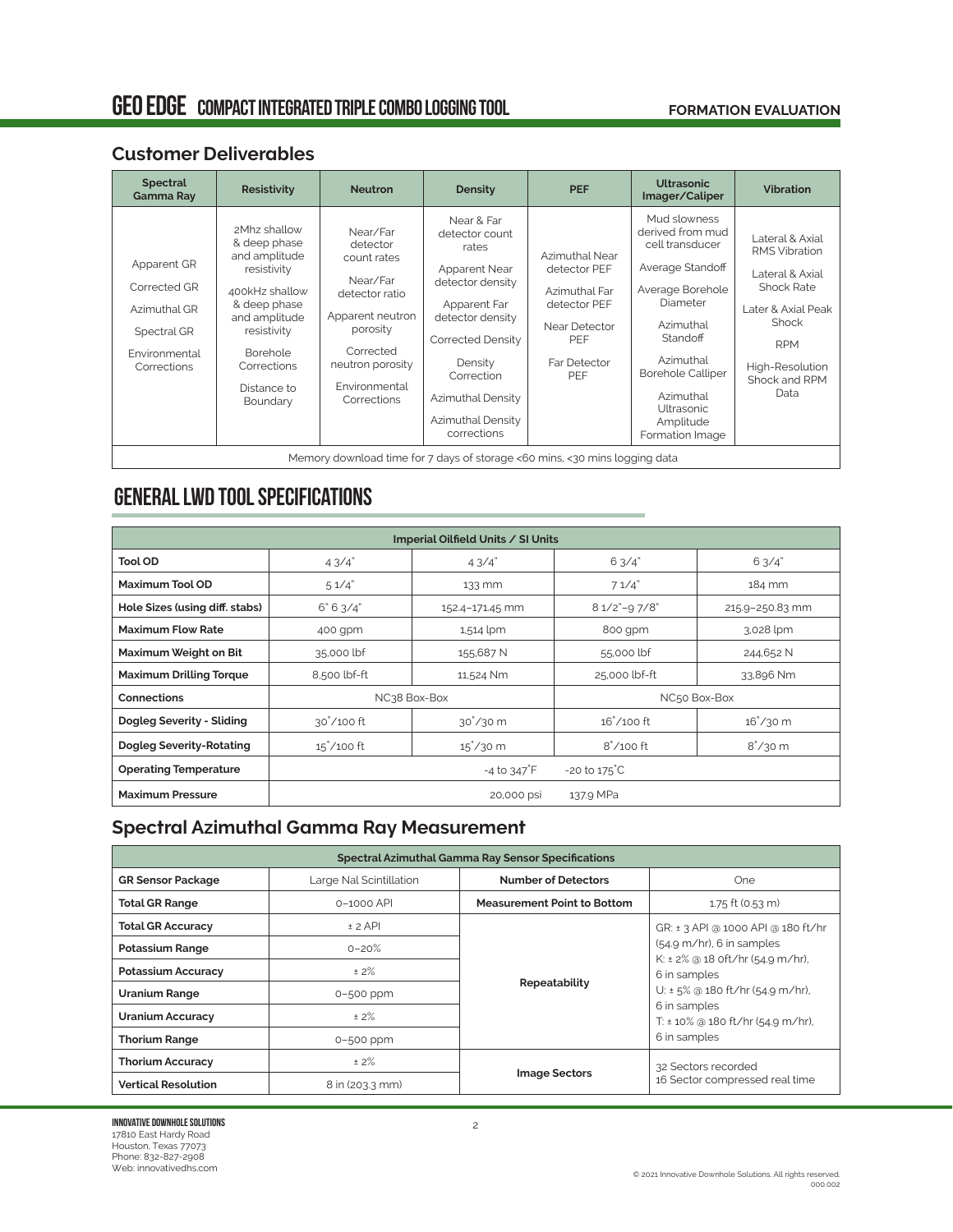### **Propagation Resistivity Measurement**

| <b>Propagation Resistivity Sensor Specifications</b> |                                       |                               |                                     |                                |  |
|------------------------------------------------------|---------------------------------------|-------------------------------|-------------------------------------|--------------------------------|--|
| <b>Measurement Point to the Bottom</b>               | 12.9 ft                               |                               | 3.93 m                              |                                |  |
| Frequency                                            | 2 MHz Phase Shift                     | 2 MHz Attenuation             | 400 kHz Phase Shift                 | 400 kHz Attenuation            |  |
| Range (ohm-m)                                        | $0.1 - 4000$                          | $0.1 - 200$                   | $0.1 - 4000$                        | $0.1 - 100$                    |  |
| Accuracy                                             | $\pm$ 0.02 ohm-m (0.1 - 25<br>$ohm-m$ | $± 1.5\% (0.1 – 25 ohm-m)$    | $± 0.02$ ohm-m (0.1 - 25<br>$ohm-m$ | $\pm$ 3% (0.1 – 10 ohm-m)      |  |
|                                                      | 0.3 mmho/m above<br>25 ohm-m          | 0.75 mmho/m above<br>25 ohm-m | ± 0.3 mmho/m above<br>25 ohm-m      | ± 4 mmho/m above<br>$10$ ohm-m |  |
| <b>Vertical Resolution</b>                           | $8-12$ in                             | 203-305 mm                    | $8-12$ in                           | 203-305 mm                     |  |

# **Neutron Porosity Measurement**

| <b>Neutron Porosity Sensor Specifications</b> |                                                                                  |                                          |           |  |
|-----------------------------------------------|----------------------------------------------------------------------------------|------------------------------------------|-----------|--|
| Sensor                                        | Porosity                                                                         |                                          |           |  |
| <b>Sensor Type</b>                            | He3 Tubes                                                                        |                                          |           |  |
| <b>Units</b>                                  | Imperial Oilfield<br>SI                                                          |                                          |           |  |
| <b>Measurement Point to Bottom</b>            | 17.7 ft<br>5.39 m                                                                |                                          |           |  |
| Range                                         | -4 to 100 p.u.                                                                   |                                          |           |  |
| Accuracy                                      | $\pm$ 0.5 p.u.                                                                   |                                          |           |  |
| <b>Vertical Resolution</b>                    | 16 in<br>406.4 mm                                                                |                                          |           |  |
| <b>Statistical Repeatability</b>              | $\pm$ 0.5 p.u. under 10 p.u, 5% 10-40 p.u at 180 ft/hr (54.9 m/hr), 6 in samples |                                          |           |  |
| <b>RA Source</b>                              | Am241/Be source                                                                  | <b>RA Source Wireline</b><br>Retrievable | <b>No</b> |  |

### **Caliper-and Toolface-Corrected Azimuthal Formation**

| Caliper-and Toolface-Corrected Azimuthal Density / Photoelectric Effect |                                                                                                                                             |       |                                                               |                  |  |
|-------------------------------------------------------------------------|---------------------------------------------------------------------------------------------------------------------------------------------|-------|---------------------------------------------------------------|------------------|--|
| Sensor                                                                  | Density                                                                                                                                     |       | Photoelectric Effect (Pe)                                     |                  |  |
| <b>Sensor Type</b>                                                      | PMT Scintillation Detectors, one near and one far detector                                                                                  |       |                                                               |                  |  |
| <b>Units</b>                                                            | Imperial Oilfield                                                                                                                           | SI    | Imperial Oilfield                                             | <b>SI</b>        |  |
| <b>Measurement Point to Bottom</b>                                      | 6.1 ft                                                                                                                                      | 1.9 m | $6.1$ ft                                                      | 1.9 <sub>m</sub> |  |
| <b>Measuring Range</b>                                                  | $1.5 - 3.1$ g/cc                                                                                                                            |       | $1 - 10 B/e$                                                  |                  |  |
| Accuracy                                                                | $\pm$ 0.015 g/cc (1.7-3.0 g/cc)                                                                                                             |       | ± 0.15 B/e                                                    |                  |  |
| <b>Statistical Repeatability</b>                                        | $\pm$ 0.01 g/cc at 2.2 g/cc at 180 ft/hr (54.9 m/hr),<br>6 in samples                                                                       |       | ± 0.25 B/e at 3 B/e at 180 ft/hr (54.9 m/hr),<br>6 in samples |                  |  |
| <b>Total Error</b>                                                      | ± 0.02 g/cc at 2.2 g/cc at 180 ft/hr (54.9 m/hr),<br>6 in samples                                                                           |       | ± 0.35 B/e at 3 B/e at 180 ft/hr (54.9 m/hr),<br>6 in samples |                  |  |
| <b>Vertical Resolution</b>                                              | 6-16 in (152.4-406.4 mm)                                                                                                                    |       |                                                               |                  |  |
|                                                                         | 32 sectors recoded: azimuthal density, azimuthal density correction, azimuthal near detector PEF,<br>azimuthal far detector PEF             |       |                                                               |                  |  |
| <b>Image Sectors</b>                                                    | 16 sectors compressed real time azimuthal density, azimuthal density correction, azimuthal near<br>detector PEF, azimuthal far detector PEF |       |                                                               |                  |  |
|                                                                         | Cs137, 1.5 Curie                                                                                                                            |       |                                                               |                  |  |
| <b>RA Source</b>                                                        | Gain Stabilization using low activity Cs137 seed sources                                                                                    |       |                                                               |                  |  |